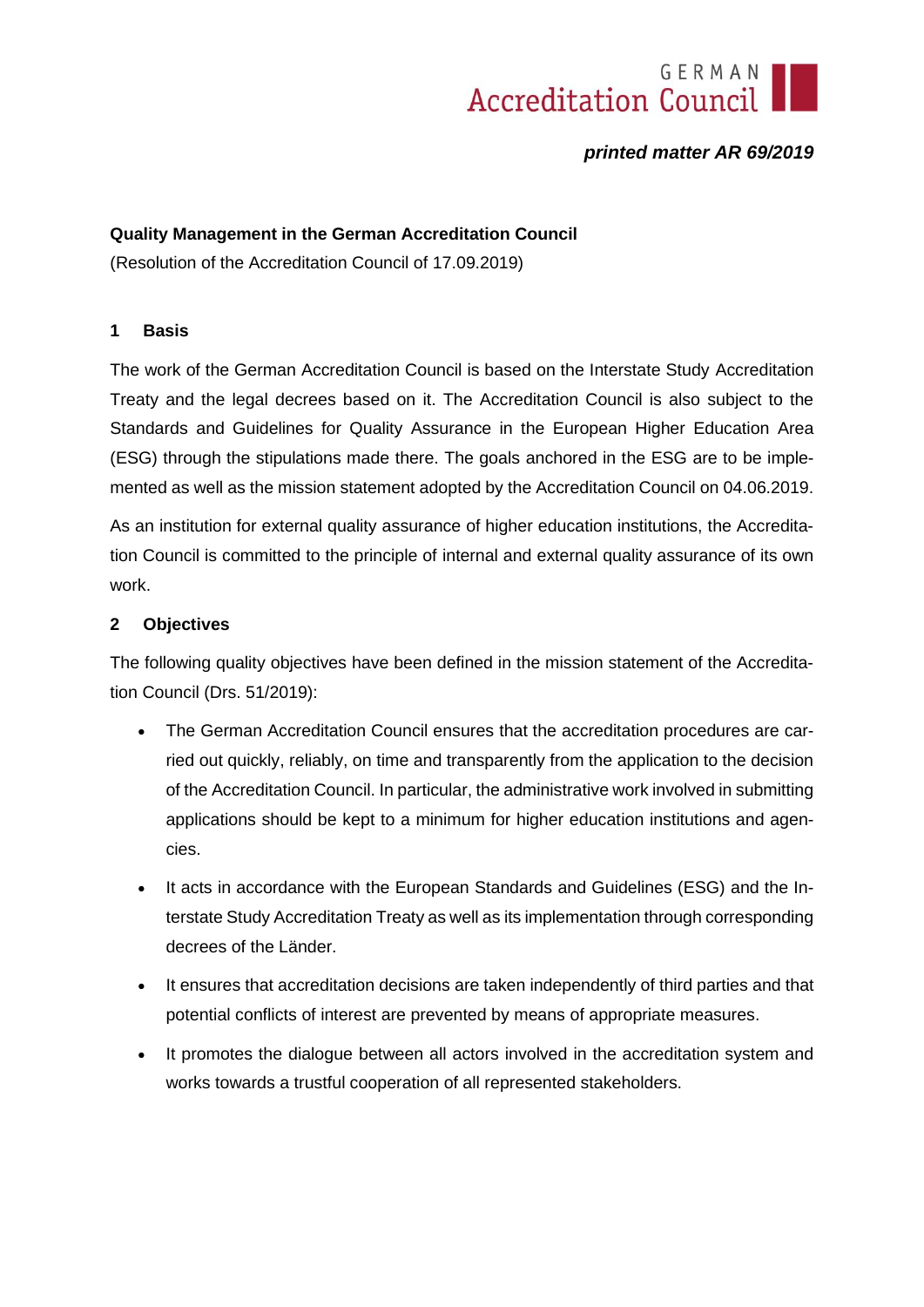## **3 Quality cycles and responsibilities**

#### *a. Structured evaluations*

In accordance with article 15 of the Interstate Study Accreditation Treaty, the work of the Accreditation Council shall be subject to regular external evaluation within a reasonable period of time. Section 14 of the statutes provides for an external evaluation every five years with the participation of foreign experts. In order to regularly review the quality objectives, the administrative office analyses the applicants' feedback on the following processing steps after all procedures have been completed:

- Programme accreditation
- System Accreditation
- Alternative procedures
- Request for substantial changes
- Request for extension of accreditation periods
- Application for approval of a cluster composition
- Decisions of the Appeals and Complaints Commission

The results are presented in the annual quality report of the Board to the Accreditation Council. The Accreditation Council decides on measures and monitors their implementation.

#### *b. Feedback*

In addition to structured evaluation procedures, feedback from all actors involved in the accreditation system also flows into the quality cycles. Further processing of structured and non-structured feedback is differentiated according to address and relevance:

- Feedback concerning work processes within the office is dealt with in office meetings and jour-fixes.
- Feedback concerning current business in accordance with section 12 (2) of the statutes is dealt with by the Board.
- Feedback that is relevant to the accreditation system as a whole is dealt with by the Accreditation Council.

All three levels represent closed and mutually complementary regulatory cycles and form the quality management of the Accreditation Council.